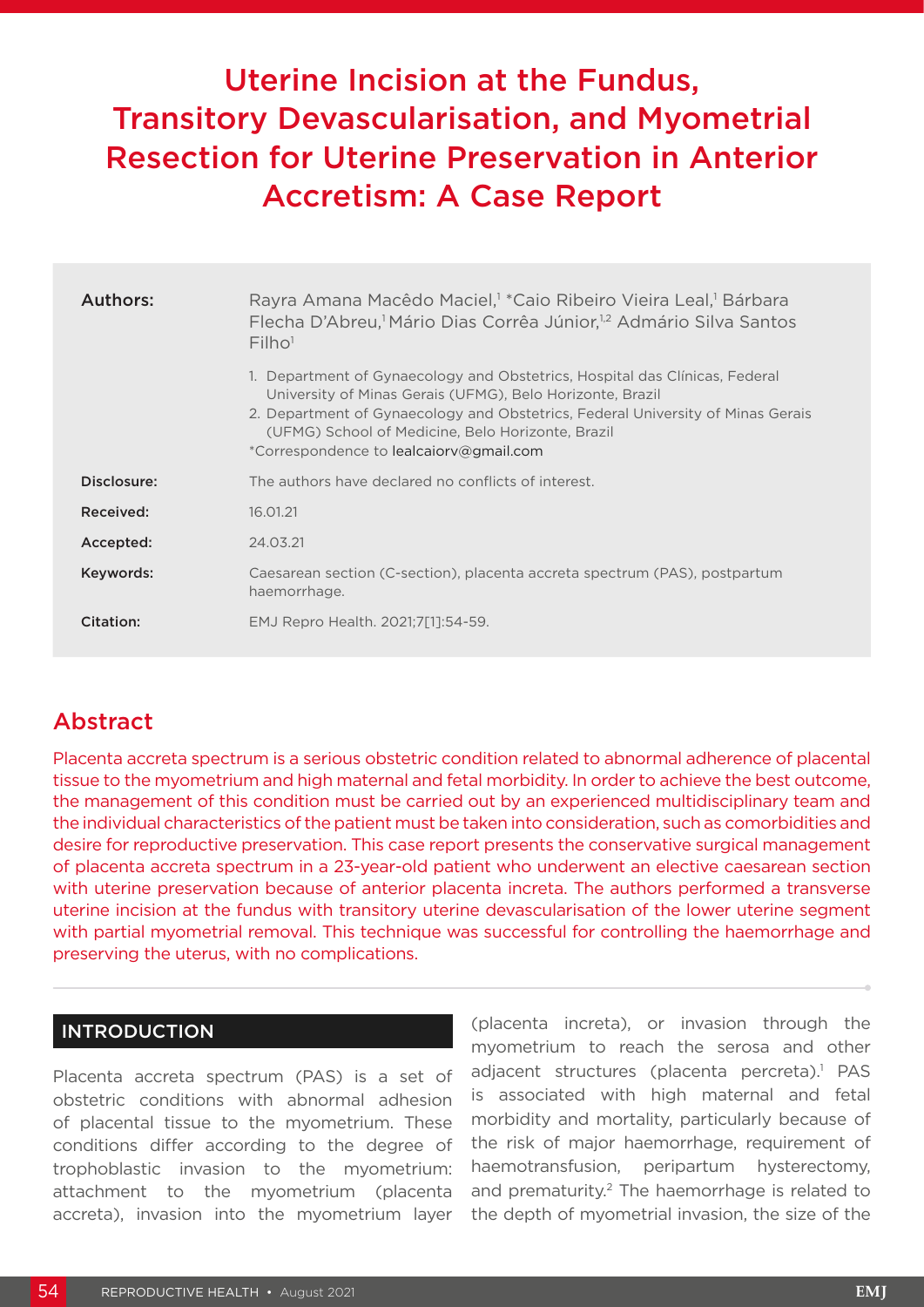adhesion area, and the presence of invasion of adjacent structures by the placenta. $3$ 

In recent years, the most common interventional approach for PAS has been elective caesarean section (C-section) followed by hysterectomy;<sup>3</sup> however, conservative interventions can also be used, while taking into account the reduction of unfavourable outcomes, such as bleeding and the subsequent complications.<sup>4</sup> In this article, the authors report a case of a patient with anterior placenta increta who underwent elective C-section with uterine preservation. The technique applied was uterine incision at the fundus, with transitory uterine devascularisation with partial myometrial removal.

# CASE REPORT

A 23-year-old patient, gravida 2, para 1 (one previous C-section), with no comorbidities, was monitored in a low-risk prenatal care setting from 11 weeks' gestation. She had no history of any surgical procedures (apart from the C-section), uterine manipulation, smoking, or previous pelvic infection.

The patient arrived at the maternity ward emergency room of a high-complexity hospital at 38/39 weeks' gestation (dated from the last menstrual period, accordant with the first ultrasound at 11/12 weeks), presenting prior obstetric ultrasonography results performed in an outpatient service, which indicated an anterior increta placenta. New ultrasonography (transabdominal and endovaginal) was performed by specialists. The results showed an anterior placenta with low segmental insertion (and not reaching the internal orifice of the uterine cervix). It also revealed, on the right area of low segment, a partial loss of myometrial continuity, increased vascularisation on Doppler ultrasound findings, and a healthy fetus.

On examination of the patient's medical records from prenatal care, it became apparent that a diagnosis of anterior placenta accreta was already suspected from the first performed ultrasound. This detailed a placenta with anterior topical insertion, presenting inaccurate limits and irregularities with the myometrium and prolongations of its basal vessels penetrating into the uterine wall using Doppler. In another ultrasound performed at 12/13 weeks' gestation, a placenta of anterior insertion was reported, which covered the internal orifice of the cervix. without other changes. The next ultrasound was performed at 31/32 weeks' gestation and the abnormality was neither described nor investigated.

The patient was only advised about the diagnosis when entering the high-complexity hospital. The patient expressed her desire for future pregnancy, which led the surgical plan to attempt a conservative technique. The patient was informed about the higher risk of uterine rupture if future pregnancy was to occur after the procedure, in addition to the risk of major haemorrhage and the possibility of having to perform a hysterectomy during surgery. A multidisciplinary team constituting gynaecological surgeons, obstetricians, anaesthesiologists, and neonatologists were responsible for the surgical plan. In the surgical plan, the team considered how the ultrasound scans suggested placenta increta in the right lower uterine segment, with no signs of other organ involvement and an absence of signs of praevia or low-lying placenta. It was planned to perform fetal extraction through a transverse incision in the uterine fundus. In order to reduce the risk of haemorrhage, the use of a Penrose drain for uterine reversible devascularisation was considered. The resection of the area of placental invasion would be performed in the absence of intra-operative signs of placenta percreta, from the exposed myometrium with the transverse incision. Laboratory tests were checked, as well as blood components, and an intensive care unit was reserved because of the high risk of major haemorrhage.

Pre-operative haemotransfusion was performed because the patient had a haemoglobin count of 8.5 mg/dL. The procedure occurred under spinal anaesthesia with bladder catheterisation. The anaesthesia team was prepared to alter the procedure to general anaesthesia in case of haemodynamic instability. A median xipho-pubic incision was chosen for better uterine exposure and exteriorisation because of advanced gestational age and the risk of requiring extensive adhesiolysis. The upper placental border was identified by palpation and a unique transverse incision at 3 cm from the uterine fundus was performed. The fetal extraction was pelvic, with a first-minute Apgar score of 9. A Penrose drain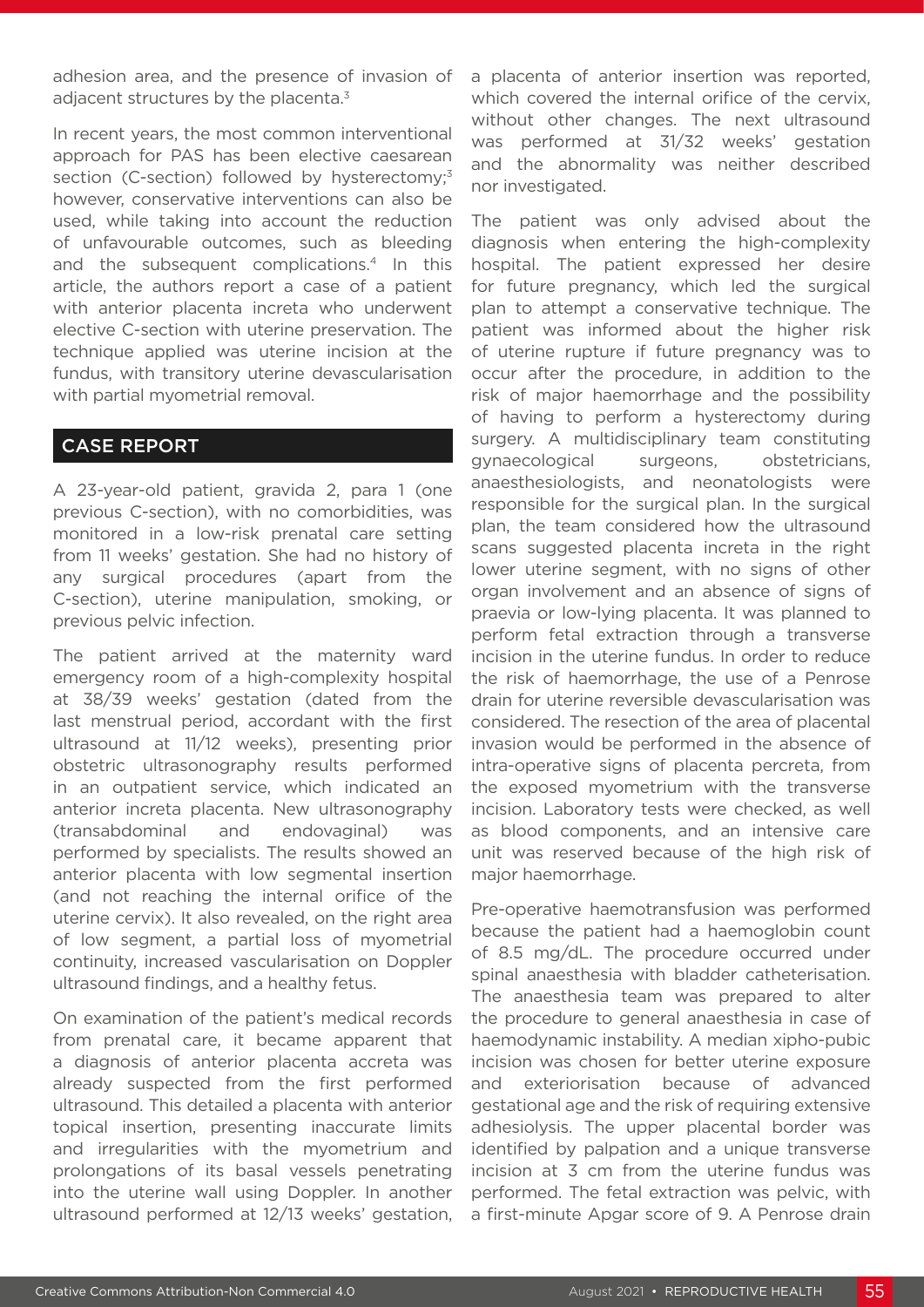was used for tying the uterine segment, including the uterine and ovarian arteries with reversible and transitory uterine devascularisation (Figure 1). After the placenta was extracted, placenta increta

was visible in the uterine anterior wall; the uterine segment showed invasion of <70% of myometrial layer from gross visual inspection.



Figure 1: Penrose drain reducing vascular flow in uterine and ovarian arteries.



Figure 2: Application of fibrin glue on two-plane hysterorrhaphy.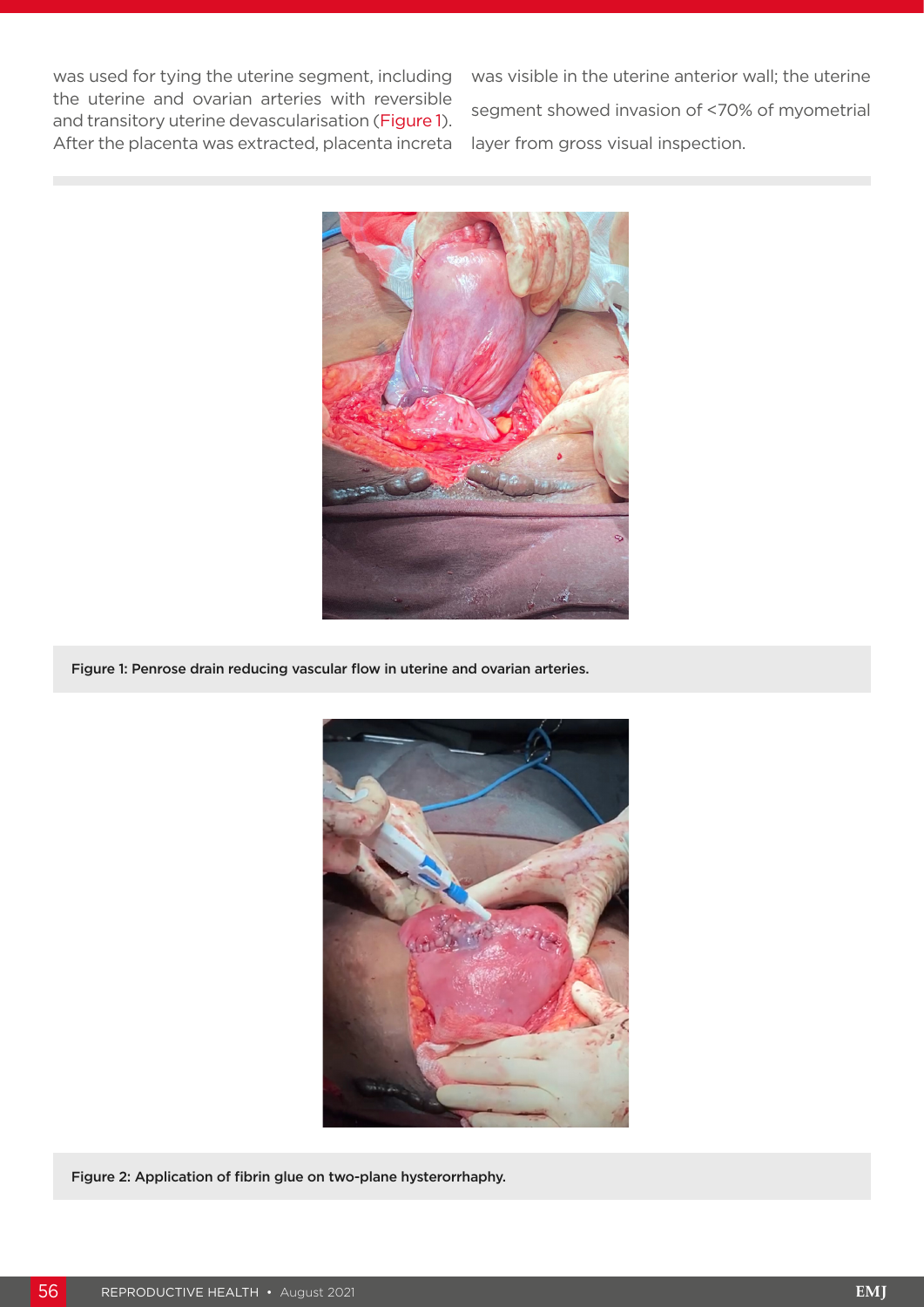

#### Figure 3: Application of oxidised regenerated cellulose.

Longitudinal resection of the myometrial area with placental invasion was performed: about 10 cm longitudinally and 4 cm vertically, covering the entire thickness of the uterine wall. It was sutured for internal recomposition of the uterine segment and hysterorrhaphy, in a double-layer suture. The uterine segment was untied and uterine revascularisation was observed. Haemostasis was reviewed, followed by application of fibrin glue and oxidised regenerated cellulose (absorbable haemostat) over the hysterorrhaphy (Figures 2 and 3). There were no signs of placental invasion on bladder or ureteral lesions. The patient was stable and did not require further haemotransfusion or intensive care. She was referred to the obstetrics and gynaecology ward for clinical follow-up; here, she was discharged after 72 hours and referred for outpatient follow-up. She was advised about the need for high-risk prenatal follow-up in the case of subsequent pregnancies, as well as the possibility of recurrence of placenta accreta and uterine rupture.

# **DISCUSSION**

Although the pathophysiology of PAS is not completely understood, it is known to be related

to the abnormal decidualisation process, with abnormal placental invasion and adherence within the uterine scar tissue as a result of an endometrial-myometrial interface defect.<sup>5</sup> The two main risk factors are previous C-section and placenta praevia in current pregnancy,<sup>6</sup> and the risk is increased when both factors are present<sup>1</sup> or by a higher number of C-sections.<sup>7</sup> PAS has an estimated prevalence of between 0.01% and 1.1% in the general population $8$  and there has been a significant increase in its incidence in the last 40 years, mainly as a result of high C-section rates.<sup>1</sup>

Approach to PAS should be performed by an experienced multidisciplinary team, preferably through an elective C-section or hysterectomy, between 34 weeks and 35 weeks and 6 days of gestational age (degree 1A of evidence).<sup>1</sup> If possible, the diagnosis should be made in the prenatal stage by ultrasonography or MRI in order to allow for adequate planning.<sup>1,9,10</sup> Some image findings (ultrasound or MRI) have been related to PAS, such as multiple placental lacunae (intraplacental sonolucent spaces), loss of the hypoechoic area behind the placenta, loss of the line representing the bladder wall–uterine serosa, myometrial thinning, abnormal vascularity, and uterine bulging into the bladder.<sup>11</sup> The conservative strategy includes procedures that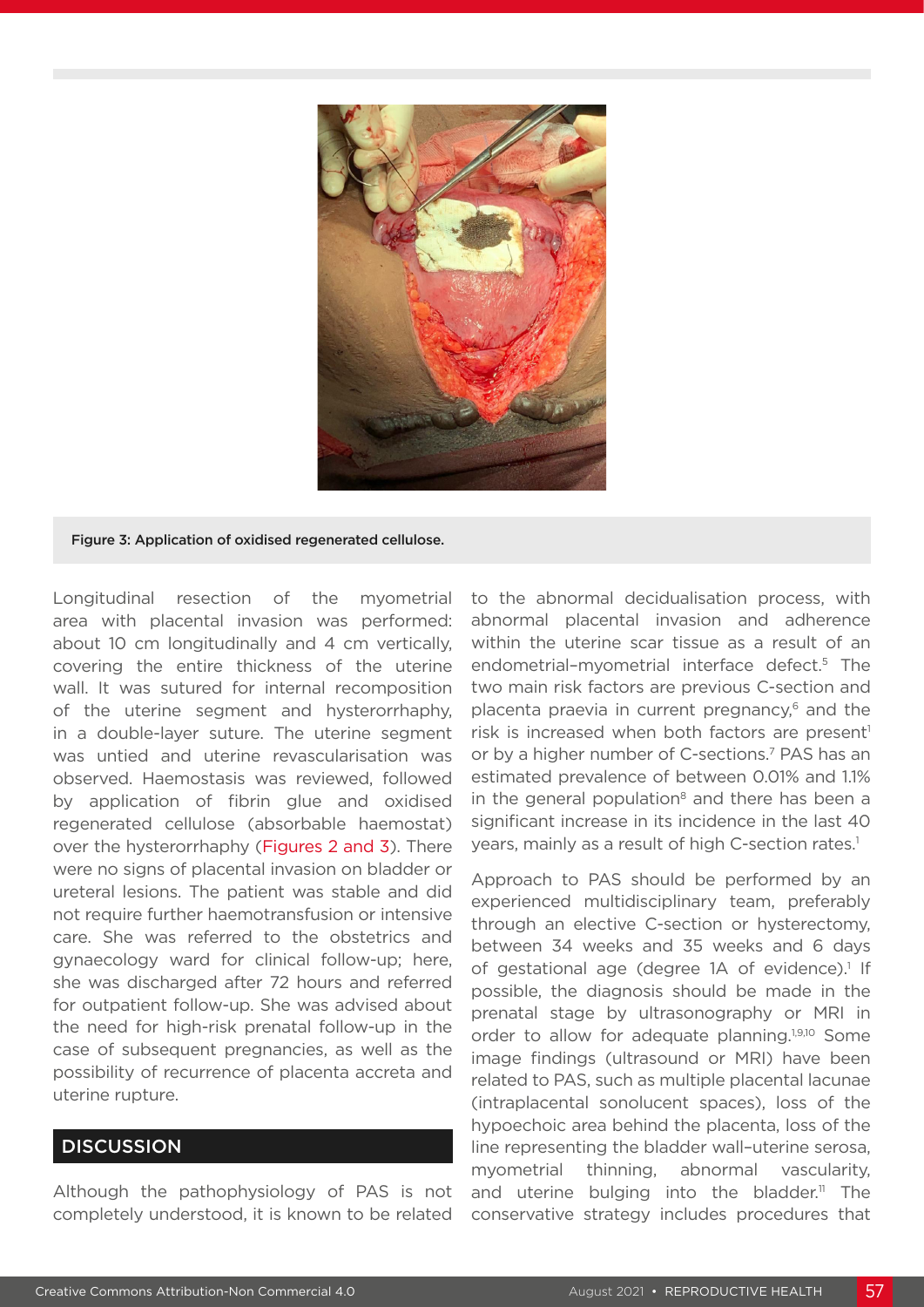aim for uterine preservation, not only owing to the risks of a peripartum hysterectomy but also for the desire to preserve fertility. These conservative approaches essentially leave the placenta *in situ*  to wait resorption, which should occur between 4 weeks and 12 months, and resect the invaded tissue with the placenta.<sup>4,12</sup> However, potential complications include infection, intra-operative bleeding, and the need for hysterectomy.4,12,13 Adjuvant treatment with methotrexate is not recommended because of adverse effects.4,12

Since the report of the 'one-step conservative surgery' for placenta accrete in 2004, which consists of resection of invaded tissue and myometrial reconstruction, other approaches have been described for bleeding control, including vascular interruption of newly formed vessels, bilateral uterine artery ligation, and iliac balloon insufflation. Resection of the area of placental accretism with myometrial repair is considered appropriate when the anterior defect involves up to 50% of the uterine circumference. Fibrin glue and oxidised cellulose are useful in the control of bleeding and haemostasis.<sup>14</sup>

In 2019, a study was published that described and evaluated the technique of parallel transverse uterine incisions, which consists of a transverse incision at the uterine fundus for fetal extraction and a segmental transverse incision above the upper border of the placenta for resection of the invaded myometrium. This is followed by pelvic devascularisation by tourniquet with two rubber tubes: the first is tightened to the lower uterine segment to restrict uterine flow and the second is connected to the uterine body to restrict ovarian flow, along with insufflation of occlusion balloons in internal iliac arteries. The study showed significant statistical differences regarding blood loss, need for haemotransfusion, conversion to hysterectomy, and admission to the intensive care unit.<sup>13</sup>

The technique of single uterine incision at the fundus with transitory uterine devascularisation using the Penrose drain, tightly ligating the lower uterine segment and ovaries for concomitant compression of uterine and ovarian arteries, represents a promising adaptation of the myometrial resection and reconstruction techniques. The technique is efficient and allows for bleeding control with less-complex surgical techniques. The single transverse uterine incision

at the fundus reduces bleeding foci and provides more time to control bleeding in emergency situations, including ligation of uterine arteries or insufflation of pelvic vascular balloons, as in the case of intra-operative diagnosis of PAS. In addition, a single transverse incision provides fewer foci of fragility in the uterine wall, which likely reduces the risk of uterine rupture in subsequent pregnancies compared to techniques in which more than one incision is performed.

Proper planning and appropriate patient selection are essential. The technique can be used on patients with anterior placenta accreta, in which the area of accretism does not compromise >50% of the uterine circumference, in addition to the absence of signs of placenta percreta. All patients should be thoroughly informed about the intra-operative risks of the procedure, in addition to the risks of uterine rupture in case of new pregnancy. The team must be prepared for potential complications and the possibility of switching from the conservative procedure to an obstetric hysterectomy.

### **CONCLUSION**

Although hysterectomy is the standard treatment for PAS in many countries, $12$  conservative techniques, especially accretism resection with myometrial repair, are excellent options for selected cases. The choice of treatment should consider not only the surgeon and patient's preference but also the resources and circumstances of the approach. The authors advise that all patients who are candidates for the procedure of uterine incision at the fundus with transitory uterine devascularisation or other conservative techniques should be thoroughly informed regarding the risks of the procedure. These include risk of major intra-operative haemorrhage and the risk of recurrence of placenta accreta, in addition to higher risk of uterine rupture by conceiving a subsequent pregnancy in a uterus that has had the lower uterine segment and part of the anterior uterine wall with myometrium approaching the uterine fundus removed. Prospective studies with multiple cases of the uterine incision at the fundus, with transitory uterine devascularisation with myometrial resection, are important to evaluate the applicability and to compare with other techniques already consolidated.